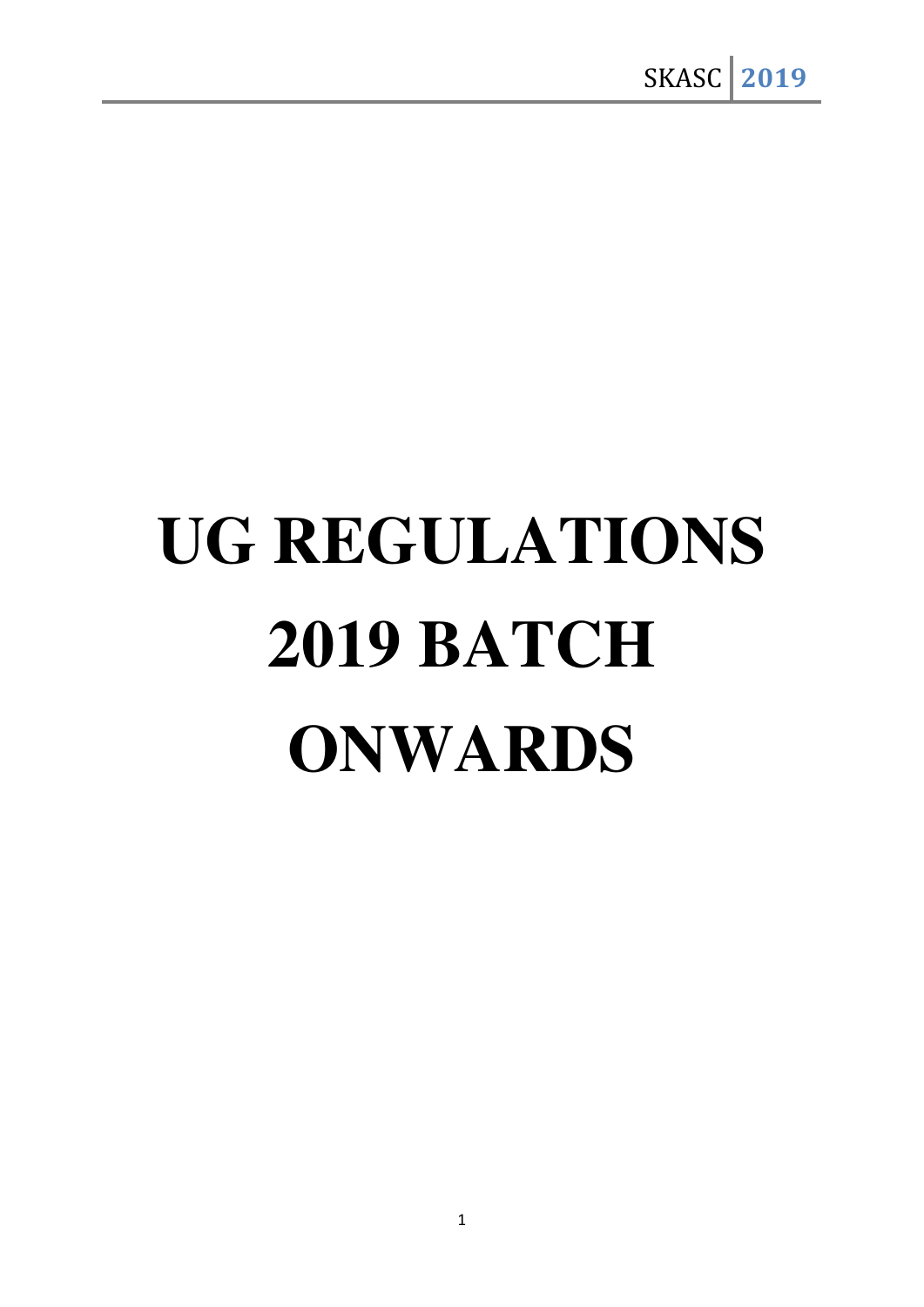# **SRI KRISHNA ARTS AND SCIENCE COLLEGE An Autonomous College affiliated to Bharathiar University Kuniamuthur, Coimbatore – 641 008.**

# **REGULATIONS FOR UNDER GRADUATE DEGREE PROGRAMMES IN CBCS PATTERN (With effect from 2019-2020)**

#### **I. PREAMBLE**

The choice based credit system provides a 'cafeteria' type approach in which the students can take courses of their choice, learn at their own pace, undergo additional courses and acquire more than the required credits, and adopt an interdisciplinary approach to learning. Thus the Choice Based Credit Systems make the product of the college at par with the global practices in terms of academic standards and evaluation strategies, retaining the present structures of the undergraduate and post-graduate programmes.

In the emerging scenario of Internationalization of Indian Higher Education, it is imperative that the Universities and affiliated Colleges in India should follow this system so that the mobility of their products both within and across the geographical jurisdiction becomes possible. Hence *Sri Krishna Arts and Science College* thought it fit to introduce the full fledged Choice Based Credit System in all Undergraduate Programmes in the Faculties of Arts, Science and Commerce as per UGC recommendation for Autonomy. To provide world class education for the students of *Sri Krishna Arts and Science College,* the college has introduced Outcome Based Education (OBE) effective from 2017.

#### **The Choice Based Credit System Semester Scheme**

- a) The relative importance of courses of study are quantified in terms of credits
- b) The courses of study include Ability Enhancement Compulsory Course, Discipline Specific Core Course, Discipline Specific Elective, Generic Elective and Skill Enhancement Courses.
- c) The students shall take part in co-curricular and extension activities.
- d) The declaration of result is based on the Aggregate Percentage of marks obtained as well as on Aggregate or Cumulative Grade Point Average (CGPA) earned.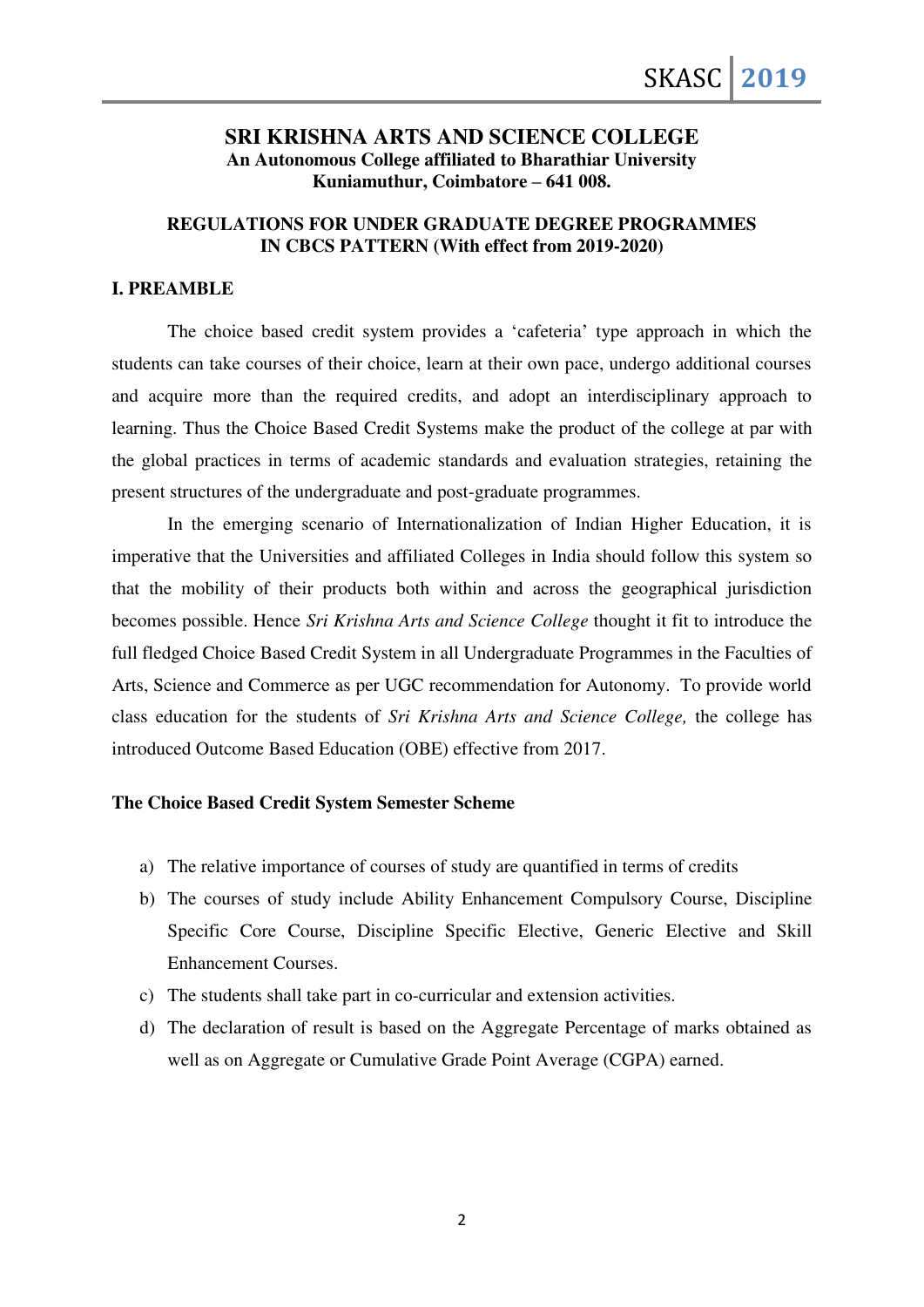# **II. DEFINITIONS**

| $\mathbf{1}$     | <b>Choice</b><br><b>Based Credit System</b><br>$(CBCS)$ : | CBCS is a flexible system of learning that permits students to,                                                                                                                                                                                                                                                                                                                       |  |  |
|------------------|-----------------------------------------------------------|---------------------------------------------------------------------------------------------------------------------------------------------------------------------------------------------------------------------------------------------------------------------------------------------------------------------------------------------------------------------------------------|--|--|
|                  |                                                           | 1.1<br>Learn at their own pace,                                                                                                                                                                                                                                                                                                                                                       |  |  |
|                  |                                                           | Choose electives from a wide range of elective<br>12.<br>courses offered by the departments                                                                                                                                                                                                                                                                                           |  |  |
|                  |                                                           | 1.3<br>Adopt an inter-disciplinary approach in learning                                                                                                                                                                                                                                                                                                                               |  |  |
|                  |                                                           | Undergo additional courses and acquire more than the<br>1.4<br>required number of credits                                                                                                                                                                                                                                                                                             |  |  |
|                  |                                                           | 1.5.<br>Make best use of the expertise of available faculty.                                                                                                                                                                                                                                                                                                                          |  |  |
| $\boldsymbol{2}$ | Programme                                                 | Programme means a course of study leading to the award of a<br>degree in a discipline.                                                                                                                                                                                                                                                                                                |  |  |
| 3                | <b>Duration:</b>                                          | It means the<br>stipulated years of study to complete<br>a<br>programme as prescribed by the Bharathiar University from<br>time to time.                                                                                                                                                                                                                                              |  |  |
| 4                | <b>Course</b>                                             | Course refers to a subject offered under the degree programme                                                                                                                                                                                                                                                                                                                         |  |  |
| 5                | <b>Semester</b>                                           | Semester means a term consisting of a minimum of 450 contact<br>hours distributed over 90 working days spread over 11 weeks of<br>six -day duration each and five contact hours per day. $(15 \times 6 \times$<br>5 = 450) Depending upon its duration, each academic year will be<br>divided into two semesters. Semesters will be known as either<br>Odd Semester or Even Semester. |  |  |
| 6                | <b>Credits</b>                                            | It refers to the weightage given to each course of study (subject)<br>by the experts of the Board of Studies concerned                                                                                                                                                                                                                                                                |  |  |
|                  |                                                           | 6.1<br>In each of the courses, credits will be assigned on the<br>basis of the learning objectives.                                                                                                                                                                                                                                                                                   |  |  |
| 8                | <b>Languages</b>                                          | <b>Part I</b> – (i) Languages (Tamil, Hindi, French, Malayalam, etc.)<br>(ii) For Para-Professional Courses (Tamil, Hindi, French,                                                                                                                                                                                                                                                    |  |  |
|                  |                                                           | Malayalam, etc.) for I to IV Semester.                                                                                                                                                                                                                                                                                                                                                |  |  |
| 9                | <b>English</b>                                            | <b>Part II</b> – English<br>They are                                                                                                                                                                                                                                                                                                                                                  |  |  |
|                  |                                                           | (i) English $- I$ - English for Excellence                                                                                                                                                                                                                                                                                                                                            |  |  |
|                  |                                                           | (ii) English $-II$ - Campus to Corporate                                                                                                                                                                                                                                                                                                                                              |  |  |
|                  |                                                           | For Para-Professional Courses<br>(i) English $-1$ - English for Excellence                                                                                                                                                                                                                                                                                                            |  |  |
|                  |                                                           | (ii) English $-II$ - Campus to Corporate                                                                                                                                                                                                                                                                                                                                              |  |  |
|                  |                                                           | $(iii)$ English – III - English through Literature                                                                                                                                                                                                                                                                                                                                    |  |  |
|                  |                                                           | (iv) English - IV - Anthology of Literature                                                                                                                                                                                                                                                                                                                                           |  |  |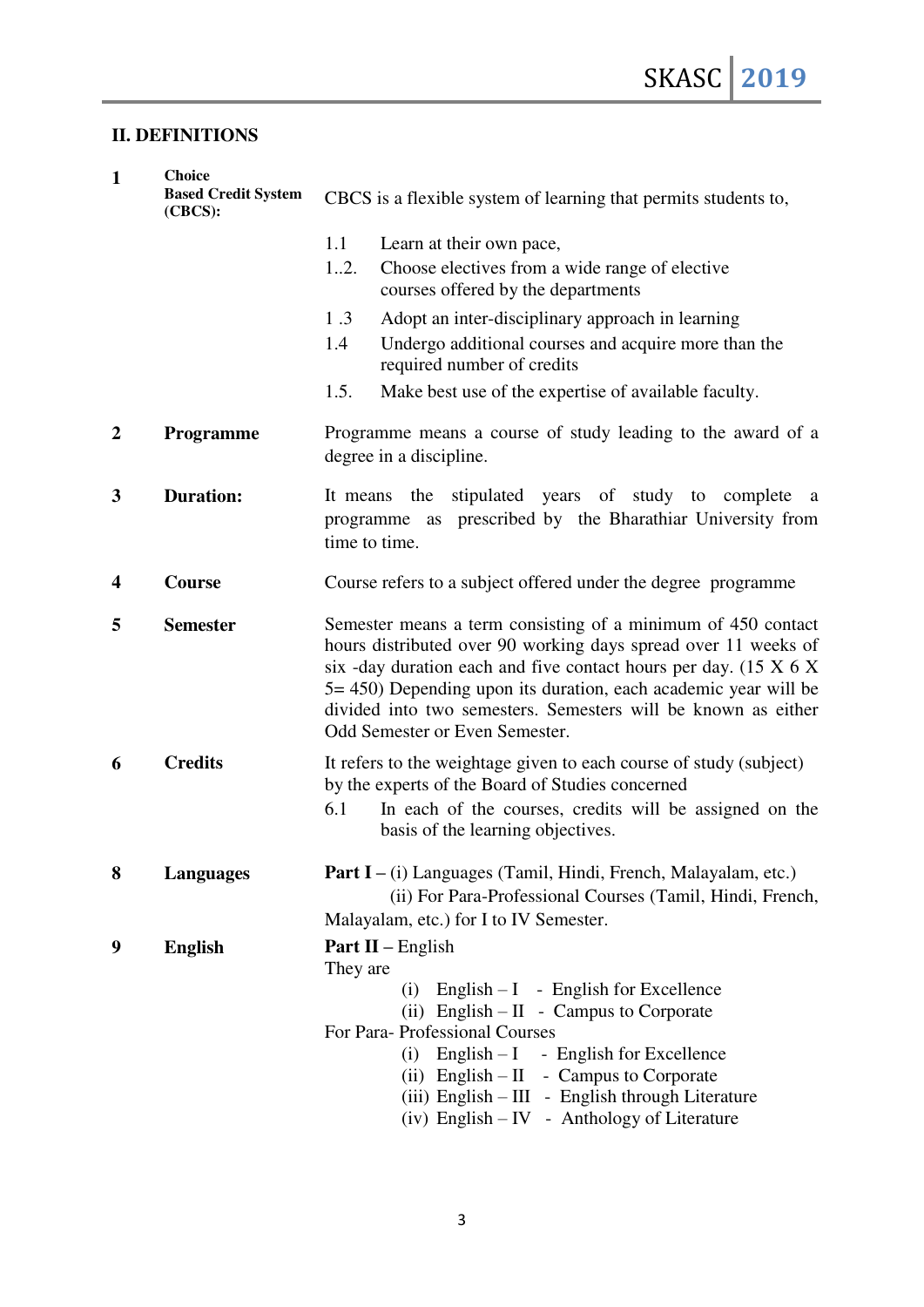| 10        | <b>Discipline</b><br><b>Specific Course</b><br>(DSC)          | <b>Part III</b> – It means "the core courses" related to the programme<br>concerned including practicals, which is compulsorily studied by<br>the candidate as a mandatory requirement. The students are<br>required to take DSCs across six semesters. The courses designed<br>under this category aim to cover the basics that a student is<br>expected to imbibe in the particular discipline.                                                                                                                 |
|-----------|---------------------------------------------------------------|-------------------------------------------------------------------------------------------------------------------------------------------------------------------------------------------------------------------------------------------------------------------------------------------------------------------------------------------------------------------------------------------------------------------------------------------------------------------------------------------------------------------|
| 11        | <b>Elective Course</b>                                        | Part III - Generally a course which can be chosen from a pool of<br>courses and which may be very specific or specialized or<br>advanced or supportive to the discipline of study or which<br>provides an extended scope or which enables an exposure to some<br>other discipline/subject/domain or nurtures the candidate's<br>proficiency /skill is called an Elective Course.                                                                                                                                  |
| 12        | <b>Discipline</b><br><b>Specific Elective</b><br>(DSE) Course | <b>Part III</b> - Elective courses may be offered by the main discipline<br>/ course of study is referred to as Discipline Specific Elective.<br>The College may also offer discipline related elective courses of<br>interdisciplinary nature (to be offered by main discipline).                                                                                                                                                                                                                                |
| 13        | <b>Generic Elective</b><br>(GE) Course                        | <b>Part III</b> - An elective course chosen generally from an unrelated<br>discipline, with an intention to seek exposure is called a Generic<br>Elective.<br>A core course offered in one programme / discipline may be<br>treated as an elective by other programme/ discipline and vice<br>versa and such electives may also be referred to as Generic<br>Elective including practicals.                                                                                                                       |
| 14        | <b>AECC</b>                                                   | <b>Part IV - Ability Enhancement Compulsory Courses (AECC)</b><br>The Ability Enhancement Compulsory Courses is of two kinds:<br>(a) Group I - AECC - During I Semester<br>(i) Environmental Studies<br>(b) Group II - AECC - During II Semester<br>They are<br>(ii) General Awareness / Human Rights/Women's Rights/<br>Yoga for human excellence/ Indian Culture and heritage/<br>Introduction to Cyber Security/ Consumer Protection/<br>Constitution of India/ Basic Tamil/Advanced Tamil/Waste<br>Management |
| 15        | <b>Skill</b>                                                  | <b>Part IV</b> - It means the courses offered as skill based courses of                                                                                                                                                                                                                                                                                                                                                                                                                                           |
|           | <b>Enhancement</b><br>(SEC) Courses                           | the programme aimed at imparting advanced skill.                                                                                                                                                                                                                                                                                                                                                                                                                                                                  |
| <b>16</b> | <b>Non Credit</b>                                             | <b>Part V</b> - A compulsory course with no credits but mandatory to                                                                                                                                                                                                                                                                                                                                                                                                                                              |
|           | Course (NCC)                                                  | acquire degree.                                                                                                                                                                                                                                                                                                                                                                                                                                                                                                   |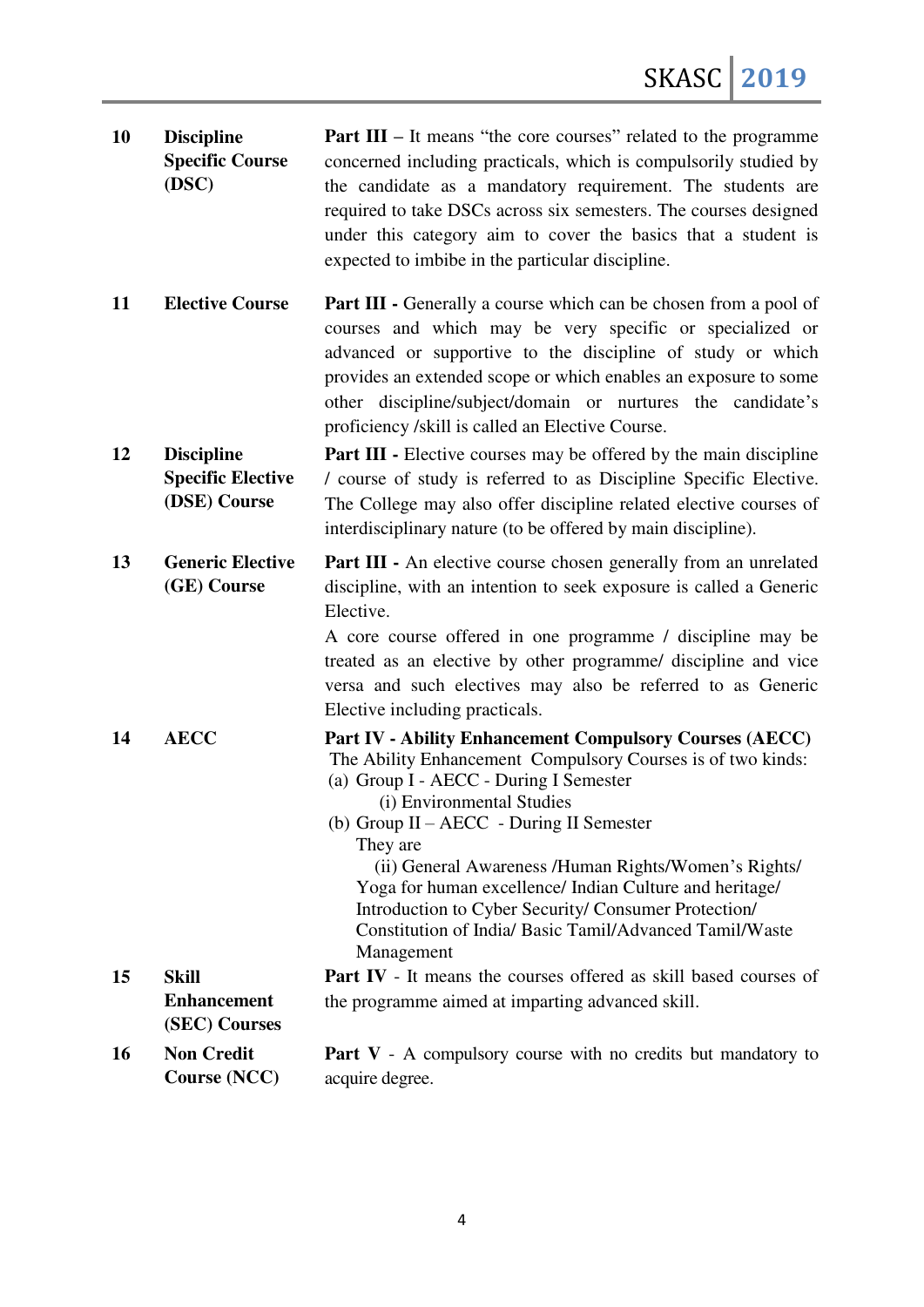| 17 | <b>NCCC</b><br><b>Non</b><br><b>CGPA</b><br><b>Credit</b><br>Course | <b>Part V</b> - Any one MOOC courses shall be completed anytime<br>during the course of study offered in SWAYAM portal Govt. of<br>India. The course must be of minimum 4 weeks, $\delta$ weeks $\&$ 12<br>weeks duration.                                                                                                                                                                                                                                                                                                                                                                                                         |
|----|---------------------------------------------------------------------|------------------------------------------------------------------------------------------------------------------------------------------------------------------------------------------------------------------------------------------------------------------------------------------------------------------------------------------------------------------------------------------------------------------------------------------------------------------------------------------------------------------------------------------------------------------------------------------------------------------------------------|
| 18 | <b>Additional credit</b><br>course (ACC)                            | A course opted by a student to earn additional credits apart from the<br>mandatory credits.                                                                                                                                                                                                                                                                                                                                                                                                                                                                                                                                        |
| 19 | <b>Industrial</b><br><b>Exposure</b><br><b>Training (IET)</b>       | Students can opt for Industrial Exposure Training during fifth<br>semester for a period of 8-10 weeks; in such case two courses, DSE-<br>I & DSE-II will be exempted. Marks for the Industrial Exposure<br>Training will be given based on the report and viva-voce<br>examination conducted by the Department.<br>For B. Sc Catering Science and Hotel Management and B. Sc<br>Costume Design and Fashion students can opt for Industrial<br>Exposure Training of 8 to 10 weeks in fifth semester. The above two<br>elective courses with 8 credits are exempted for the students opting<br>for the Industrial Exposure Training. |
| 20 | Project                                                             | The report of the study should be submitted at the end of<br>course of study certified by the Supervisor and duly forwarded<br>by the Head of the Department to the Controller of<br>Examinations. The Head of the Department of the concerned<br>programme shall assign a Project Supervisor, who in turn shall<br>assign the topic and monitor the project work of the student                                                                                                                                                                                                                                                   |
| 21 | Internship/<br><b>Training</b>                                      | Internship is a specialized field training programme required to<br>be attached to an industry as an in house internee for a period<br>prescribed by the respective Board of Studies. At the end of<br>training Programme, each student should submit a<br>the<br>"Internship Report" for evaluation.                                                                                                                                                                                                                                                                                                                              |
| 22 | <b>Extension</b>                                                    | It means all those activities under NSS / NCC / Youth Red<br>Cross / Red Ribbon Club / Rotaract/ Sports and Association<br>Activities.                                                                                                                                                                                                                                                                                                                                                                                                                                                                                             |
| 23 | <b>Credit System</b>                                                | It means the course of study under these regulations, where<br>weightage of credits are spread over to different semesters<br>during the period of study and the Cumulative Grade Point<br>Average (CGPA) shall be awarded based on the credits earned<br>by the students. A total of 140 credits are prescribed for the<br>Undergraduate Programme (Three years).                                                                                                                                                                                                                                                                 |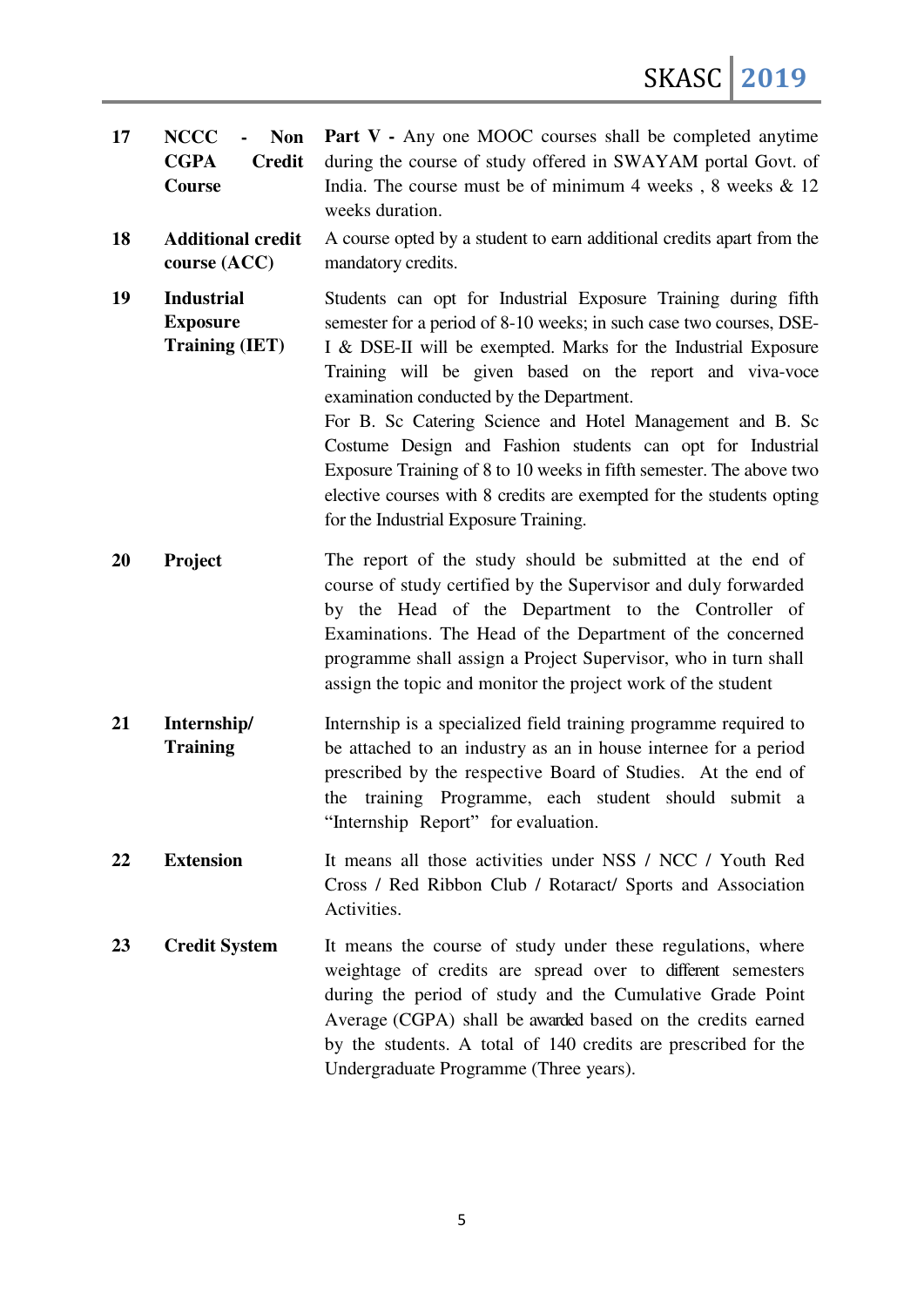| 24 | <b>Choice Based</b><br><b>Credit System</b>                 | All Undergraduate Programmes offered by the institution shall<br>be under Choice Based Credit System (CBCS). This is to<br>enhance the quality and mobility of the students within and<br>between the Universities in the country and abroad.                                                                        |  |
|----|-------------------------------------------------------------|----------------------------------------------------------------------------------------------------------------------------------------------------------------------------------------------------------------------------------------------------------------------------------------------------------------------|--|
| 25 | <b>Semester Grade</b><br><b>Point Average</b><br>(SGPA)     | It is a measure of performance of work done in a semester. It is<br>the ratio of total credit points secured by a student in various<br>courses registered in a semester and the total course credits<br>taken during that semester. It shall be expressed up to two<br>decimal places.                              |  |
| 26 | <b>Cumulative</b><br><b>Grade Point</b><br>Average (CGPA)   | It is a measure of overall cumulative performance of a student<br>over all semesters. The CGPA is the ratio of total credit points<br>secured by a student in various courses in all semesters and the<br>sum of the total credits of all courses in all the semesters. It is<br>expressed up to two decimal places. |  |
| 27 | <b>Transcript or</b><br><b>Grade Card or</b><br>Certificate | Based on the grades earned, a grade certificate shall be issued to<br>all the registered students after every semester. The grade<br>certificate will display the course details (code, title, number of                                                                                                             |  |

#### **III. UG PROGRAMME**

#### **3.1. Eligibility for Admission to the Programme**

Candidate for admission to the first year of the UG degree programme shall be required to have passed the higher secondary examination (Academic or Vocational) conducted by the Govt. of Tamil Nadu in the relevant subjects or other examinations accepted as equivalent thereto by the Syndicate of the Bharathiar University, subject to such other conditions as may be prescribed there for.

credits, grade secured).

#### **3.2. Duration of the Programmes**

The Programme shall extend over a period of three years comprising of six semesters with two semesters in one academic year. There shall not be less than 90 working days for each semester. Examination shall be conducted at the end of every semester for the respective subjects. Each semester has 90 working days consisting of 5 hours per working day.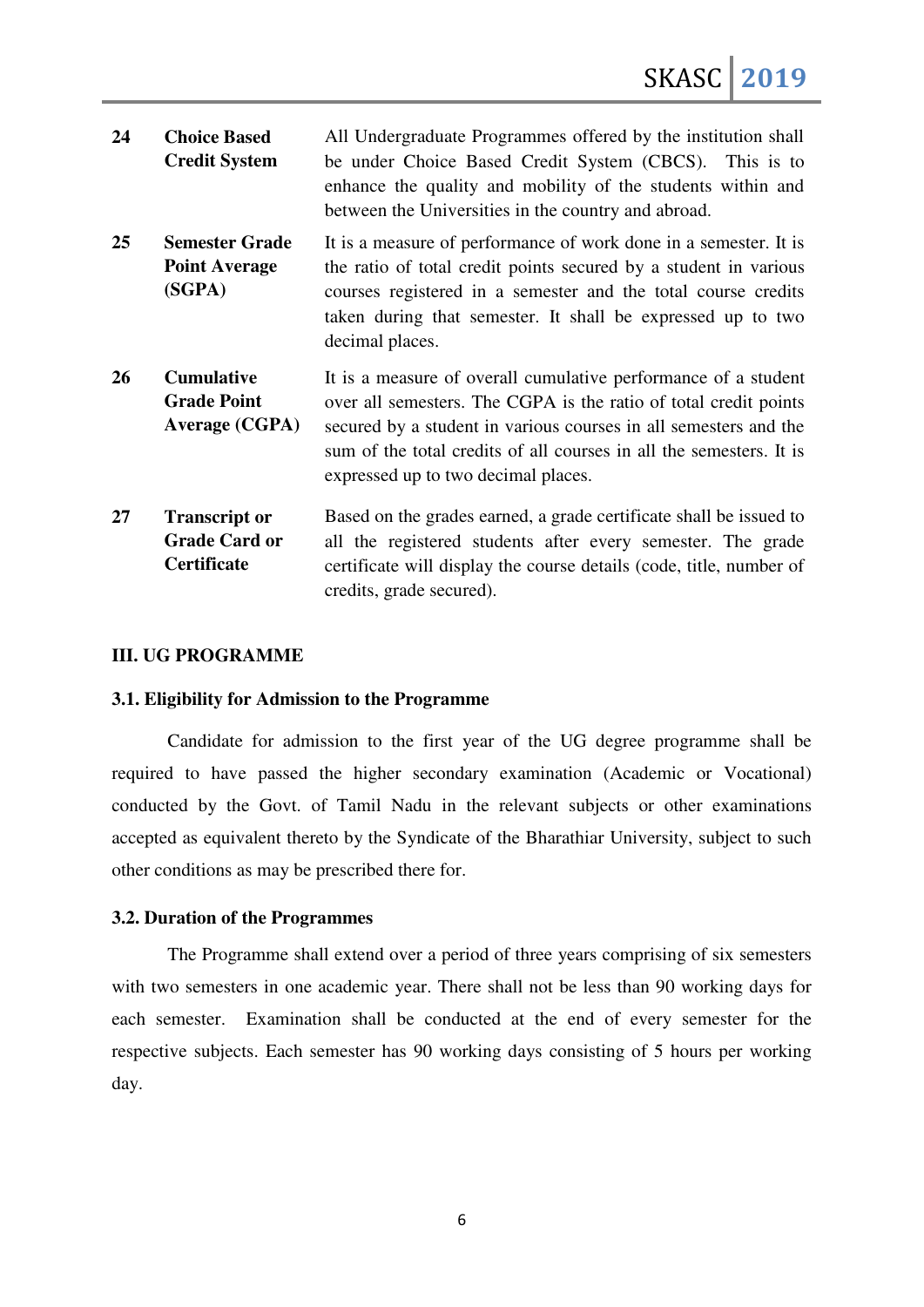#### **3.3. Title and Commencement**

a) These regulations shall be called "Regulations Governing the Choice Based Credit System (Semester Scheme) in the Undergraduate in the Faculties of Arts, Science and Commerce

b) These regulations shall come into force for the UG students joining from June 2018.

# **IV. OUTLINE OF CHOICE BASED CREDIT SYSTEM**

All Programmes shall be run on Choice Based Credit System (CBCS). It is an instructional package developed to suit the needs of students to keep pace with the developments in higher education and the quality assurance expected of it in the light of liberalization and globalization in higher education. The term 'course' is applied to indicate a logical part of the subject matter of the programme and is invariably equivalent to the subject matter of a "paper" in the conventional sense.

| Sl.<br>No.     | <b>Basic Structure: Distribution of Courses</b>                                        | Number of<br><b>Courses</b> | <b>Credits per</b><br><b>Course</b> | <b>Total</b><br><b>Credits</b> |
|----------------|----------------------------------------------------------------------------------------|-----------------------------|-------------------------------------|--------------------------------|
|                | Languages                                                                              | 2                           | 3                                   | 6                              |
| $\overline{2}$ | English                                                                                | $\overline{2}$              | 3                                   | 6                              |
| 3              | Discipline Specific Courses (DSC)                                                      |                             | $4-6$                               |                                |
| $\overline{4}$ | Discipline Specific Elective Courses (DSE)                                             | 4                           | $4-6$                               | 96                             |
| 5              | Generic Electives Courses (GEC)                                                        | $\overline{4}$              | $\overline{4}$                      | 16                             |
| 6              | <b>Ability Enhancement Compulsory Courses</b><br>(AECC)                                | $\overline{2}$              | $\overline{2}$                      | 4                              |
| $\tau$         | <b>Skill Enhancement Courses (SEC)</b>                                                 | $\overline{4}$              | 3                                   | 12                             |
| 8              | Non Credit Courses (NCC)                                                               | 3                           |                                     |                                |
| 9              | Non CGPA Credit Course (NCCC)<br>Any one MOOC offered in<br>SWAYAM/NPTEL online portal | 1                           | 3                                   | 3                              |
| Total          |                                                                                        |                             |                                     | $140 + 3$                      |

**One year Language: Three-Year Programme (6-Semester) [All Commerce streams, BBA, BBA (CA) and All Computer Streams]**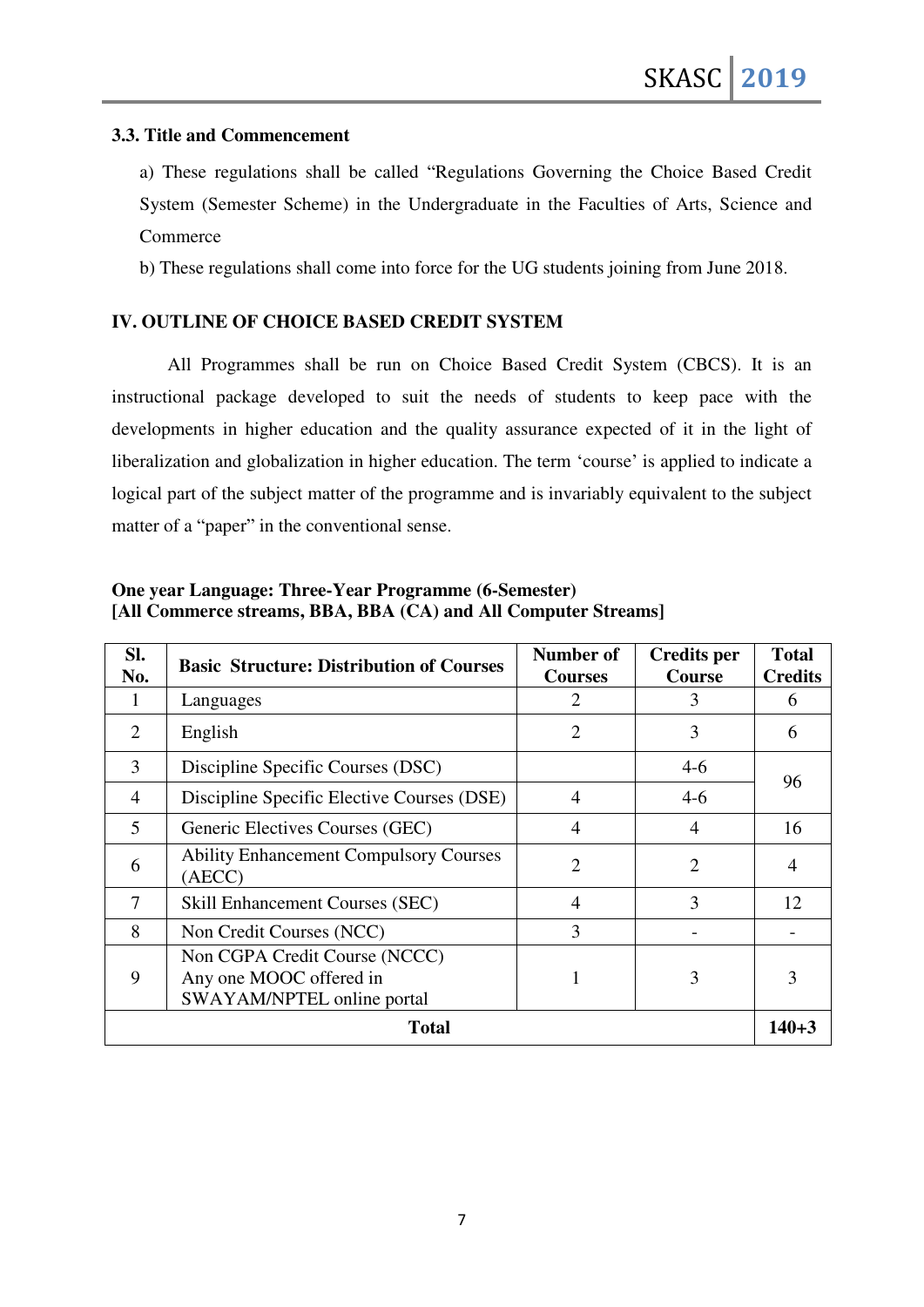| Two years Language: Three-Year Programme (6-Semester)                       |
|-----------------------------------------------------------------------------|
| [B.Sc. Biotechnology, Microbiology, Mathematics and B.A English Literature] |

| SI.<br>No.     | <b>Basic Structure: Distribution of Courses</b>                                        | Number of<br><b>Courses</b> | <b>Credits per</b><br><b>Course</b> | <b>Total</b><br><b>Credits</b> |
|----------------|----------------------------------------------------------------------------------------|-----------------------------|-------------------------------------|--------------------------------|
| 1              | Languages                                                                              | 4                           | 3                                   | 12                             |
| $\overline{2}$ | English                                                                                | $\overline{4}$              | 3                                   | 12                             |
| 3              | Discipline Specific Courses                                                            |                             | $4-6$                               | 84                             |
| $\overline{4}$ | Discipline Specific Elective Courses                                                   | 4                           | $4-6$                               | 16                             |
| 5              | <b>Generic Electives Courses</b>                                                       | 4                           | $\overline{4}$                      |                                |
| 6              | <b>Ability Enhancement Compulsory Courses</b>                                          | $\overline{2}$              | $\mathcal{D}_{\mathcal{L}}$         | $\overline{\mathcal{A}}$       |
| 7              | <b>Skill Enhancement Courses</b>                                                       | $\overline{4}$              | 3                                   | 12                             |
| 8              | <b>Non Credit Courses</b>                                                              | 3                           |                                     |                                |
| 9              | Non CGPA Credit Course (NCCC)<br>Any one MOOC offered in<br>SWAYAM/NPTEL online portal | 1                           | 3                                   | 3                              |
| <b>Total</b>   |                                                                                        |                             |                                     |                                |

# **V. COURSES IN PROGRAMMES**

Each Course is designed under Lectures / Tutorials / Laboratory or Field work / Seminar / Practical training / Assignments /Term paper or Report writing etc., to meet effective teaching and learning needs.

The following are the various categories of Courses suggested for the UG programmes.

- 1. Language Courses (any one of Tamil, Hindi, French, Malayalam)
- 2. English Courses
- 3. Discipline Specific Core Courses (DSC)
- 4. Discipline Specific Elective Courses (DSE)
- 5. Generic Elective Course (GEC)
- 6. Ability Enhancement Compulsory Course (AECC)
- 7. Skilled Enhancement Course (SEC)
- 8. Non-Credit Course (NCC)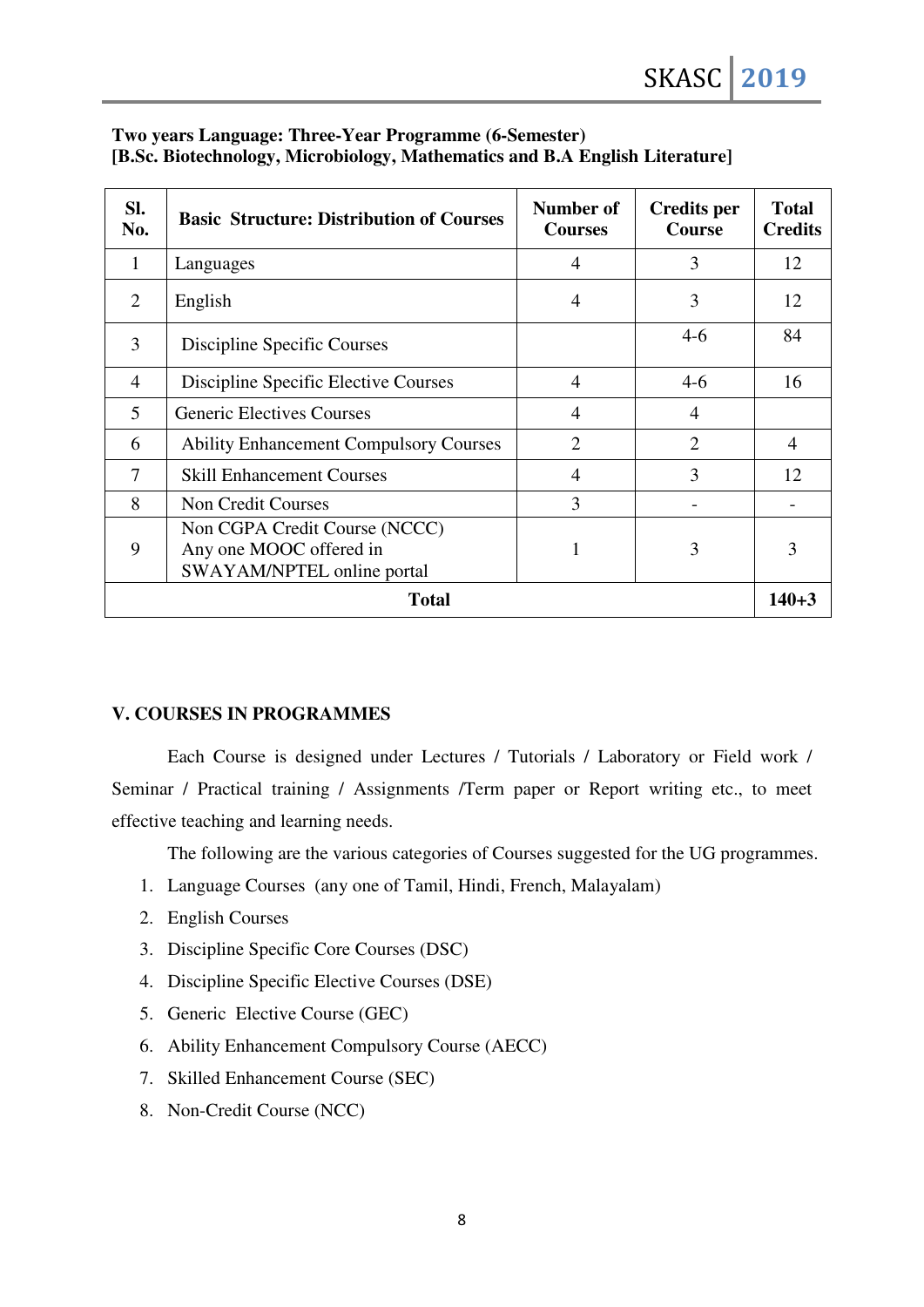#### **VI. INDUSTRIAL EXPOSURE TRAINING (IET)**

Students can opt for Industrial Exposure Training during fifth semester for a period of 8-10 weeks; in such case two courses, DSE-I & DSE-II will be exempted. Marks for the Industrial Exposure Training will be given based on the report and viva-voce examination conducted by the Department.

For B. Sc Catering Science and Hotel Management and B. Sc Costume Design and Fashion students can opt for Industrial Exposure Training of 8 to 10 weeks in fifth semester. The above two elective courses with 8 credits are exempted for the students opting for the Industrial Exposure Training.

**VII. Introducing Research Component in Under-Graduate Courses Project work / Dissertation** is considered as a special course involving application of knowledge in solving / analyzing /exploring a real life situation / difficult problem. A Project/Dissertation work would be of **6 credits.** A Project/Dissertation work may be given in lieu of a discipline specific elective course.

#### **VIII. GENERIC ELECTIVE COURSES (GEC)**

Generic courses are designed to give the essential exposure to the interdisciplinary nature of respective programme. There shall be four generic courses generally related to the main subject of the programme. Elective courses are to be selected from the list of generic elective courses prescribed by the Board of Studies concerned for which examination shall be conducted at the end of the respective semesters.

# **IX. SELECTION OF STUDENTS TO THE ELECTIVE COURSES**

- **a.** The Department Committee shall follow a selection procedure on a first come first served basis, fixing the maximum number of students, giving counseling to the students etc. to avoid overcrowding to particular course(s) at the expense of some other courses.
- **b.** The Colleges shall provide all information relating to the Elective courses in each programme to all the students so as to enable them to choose their Elective Courses.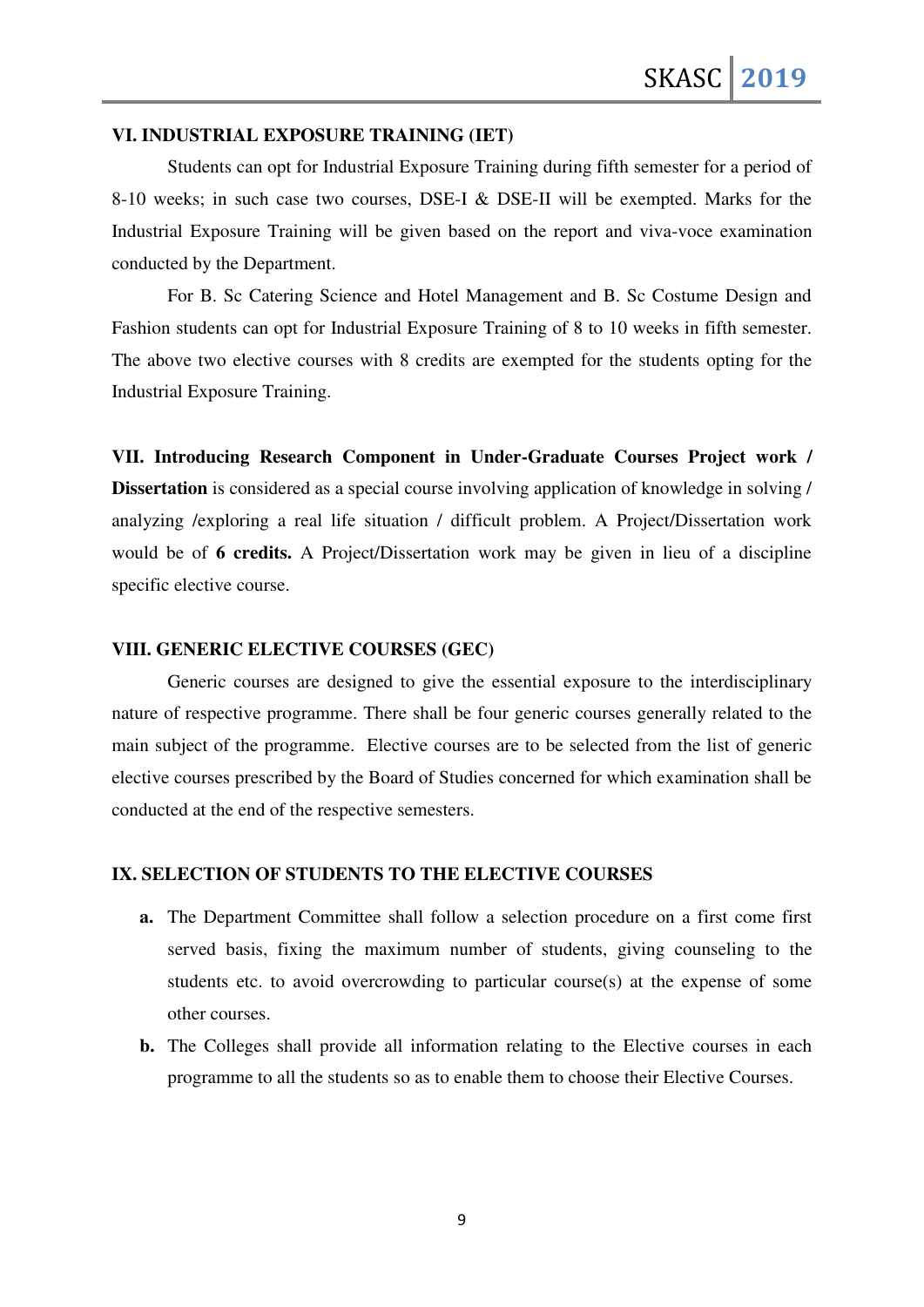# **X. SKILL ENHANCEMENT COURSES (SEC)**

All the UG programmes shall offer four courses, one each in III, IV, V & VI semester with 3 credits each  $(3 \times 4 = 12 \text{ credits})$ .

# **a. SEC-I: EDC**

All the UG programmes shall offer one Extra Departmental Course in the III semester with **3 credits**. The pool of available courses are prescribed in the scheme of examination. There shall be no external examinations and the students shall be assessed as per the scheme of Continuous Internal Assessment (CIA) for the total marks prescribed**.** 

# **b. SEC-II: Mathematics for Competitive Examination**

There shall be no external examinations and the students shall be assessed as per the scheme of Continuous Internal Assessment (CIA) for the total marks prescribed**.** 

#### **c. SEC-III: English for Competitive Examination**

There shall be no external examinations and the students shall be assessed as per the scheme of Continuous Internal Assessment (CIA) for the total marks prescribed**.** 

#### **d. SEC-IV: Department Component**

One Value Added (Skill based Course) is offered by the department for all students as prescribed by the Board of Studies concerned for which examination shall be conducted at the end of the respective semester.

# **XII. NON CREDIT COURSES (NCC)**

# **a. NCC I - Online Test**

Online examination will be offered to all the UG Programmes in their respective core courses during the fifth semester.

# **b. NCC II – Certification Courses**

Students have to complete a certification course prescribed in their scheme during their course of study.

# **c. NCC III – Extension Activities**

Students have to register in any one extension activity in the given list during the first semester and complete the course by the end of fifth semester.

| $NCC - III$                        |
|------------------------------------|
| <b>National Service Scheme</b>     |
| <b>National Cadet Crop</b>         |
| <b>Youth Red Cross</b>             |
| Red Ribbon Club                    |
| <b>Sports</b>                      |
| <b>Association/Club Activities</b> |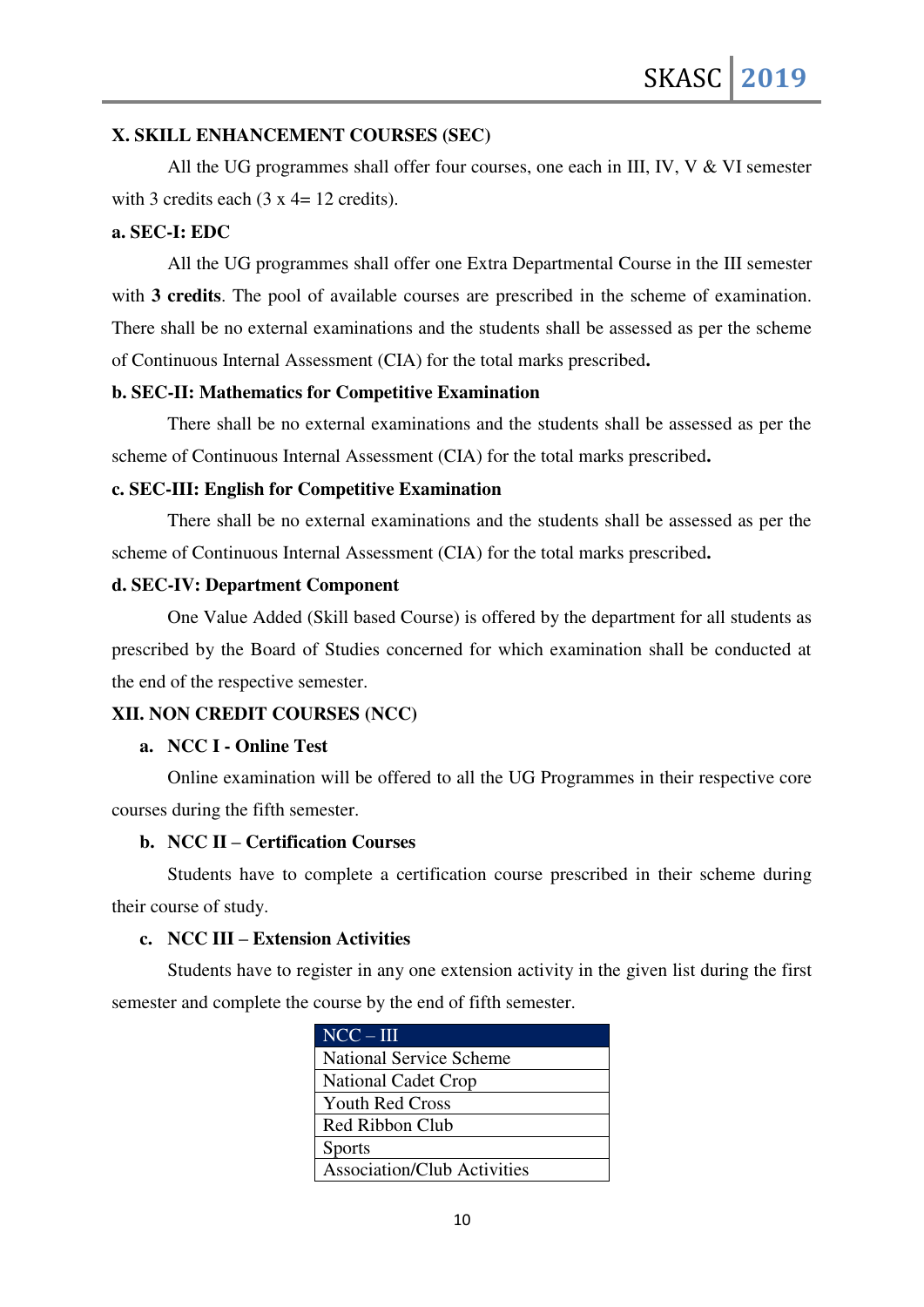The student's performance shall be examined by the staff coordinator along with the Head of the respective Department. The marks shall be sent to the Controller of Examinations before the commencement of the final semester examinations.

Marks are awarded for regularity of attendance, active participation/volunteering, exemplary awards/certificates/prizes and other community services.

The above activities shall be conducted outside the regular working hours of the college. The mark sheet shall carry the gradation based on the degree of involvement by the candidates.

| <b>GRADE A</b> | Exemplary    |
|----------------|--------------|
| <b>GRADE B</b> | Very Good    |
| <b>GRADE C</b> | Good         |
| <b>GRADE D</b> | Fair         |
| <b>GRADE E</b> | Satisfactory |

This grading shall be incorporated in the mark sheet to be issued in the VI semester. (Differently-abled students who are unable to participate in any of the above activities shall be required to take a test in the theoretical aspects of any one of the above fields and be graded and certified accordingly).

#### **XIII. REQUIREMENT TO APPEAR FOR THE EXAMINATIONS**

All bonafide students of the College are eligible to appear for the End Semester Examinations by fulfilling the following criteria:

- a) Ideally every student is expected to attend all classes and earn 100% attendance. However, the student shall secure not less than 75% attendance semester-wise (Minimum requirement) to enable him / her to appear for the end semester examination.
- b) If a student secure attendance between 65 % and less than 75 % in a semester due to medical reasons or participation in State / National / International sport events with prior permission from the principal through the class tutor and Head of the department concerned, the student shall be given exemption from the prescribed attendance requirement and the student shall be permitted to appear for the end semester examination. In all such cases, the student should submit the required documents on joining after the absence to the Head of the department through the Class Tutor.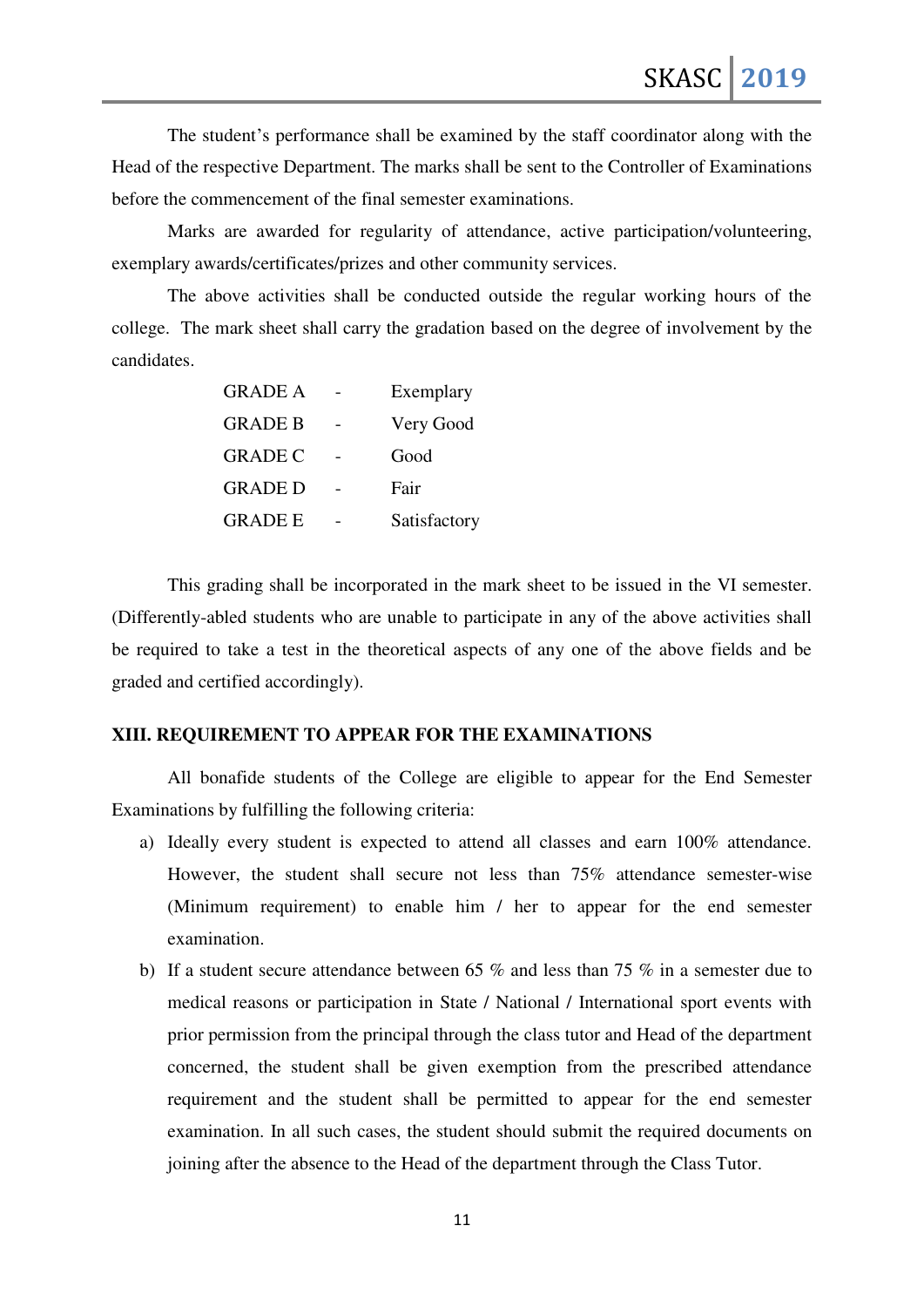# **Lack of Attendance:**

- c) Students who do not satisfy the minimum requirement of attendance and who secure less than 75% but 65% and above attendance in a semester will have to pay condonation fees and compensate the lack in the subsequent semester.
- d) Students who secure less than 65% but 55% and above attendance in a semester will not be permitted to write the End Semester Examination but he/she can continue the study in the subsequent semester.
- e) A candidate who has secured less than 55% of attendance in any semester shall be debarred from writing the End Semester Examination. He/she has to rejoin the semester in which the attendance is less than 55%.

# **XIV. SCHEME OF EXAMINATION**

As given in the respective Board of Studies.

# **XV. MEDIUM OF INSTRUCTION AND EXAMINATIONS**

The medium of instruction and examinations for all the courses is English. However for MIL courses, the medium of instruction shall be the language concerned.

# **XVI. SUBMISSION OF RECORD NOTE BOOKS FOR PRACTICAL EXAMINATIONS**

Candidates appearing for practical examinations should submit bonafide Record Note Books prescribed for practical examinations, otherwise the candidates shall not be permitted to appear for the practical examinations.

# **XVII. PASSING MINIMUM**

- a) A candidate who secures not less than 40% in the End Semester Examination and 40% marks in the End Semester Examination and Continuous Internal Assessment put together in any course shall be declared to have passed the examination in the subject (theory or Practical).
- b) A candidate who secures not less than 40% of the total marks prescribed for the course under non-credit is assessed by Continuous Internal Assessment shall be declared to have passed in that subject.
- c) A candidate who passes the examination in all the courses shall be declared to have passed the whole examination.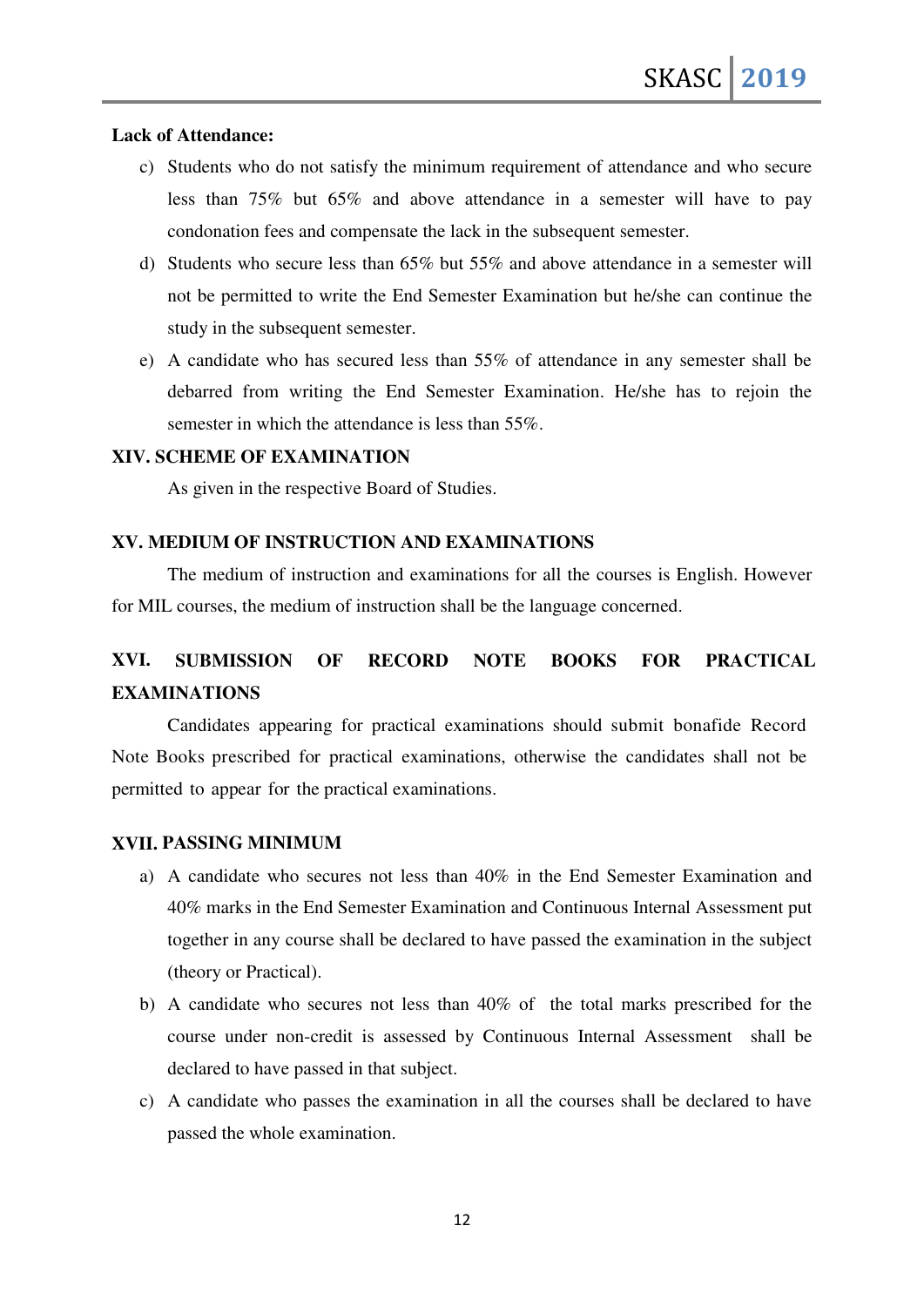# **XVIII. DISTRIBUTION OF MARKS**

**Table – 1:** The following are the distribution of marks for end semester and continuous internal assessment and overall passing minimum marks for theory papers of UG programmes.

| <b>TOTAL</b> | <b>END SEMESTER</b> |                     | <b>CIA</b> | <b>Overall Passing</b> |
|--------------|---------------------|---------------------|------------|------------------------|
| <b>MARKS</b> | Max.                | Passing Minimum for | Max.       | Minimum                |
|              | marks               | end semester alone  | marks      | $(CIA + End Semester)$ |
| 100          |                     | 30                  | 25         |                        |
| 75           | 55                  | 22                  | 20         |                        |
| 60           |                     | 18                  | 15         |                        |
|              |                     |                     |            |                        |

#### **Internal Assessment for theory:**

The CIA for theory courses consists of written tests and departmental components as specified in the scheme of examinations (Modular Assessing Panel).

The maximum marks obtained for 100 shall be further converted as per the requirements of the scheme of examination prescribed for the respective course.

**Table – 2:** The following are the distribution of marks for end semester examinations, continuous internal assessments and overall passing minimum marks for the practical courses of UG programmes.

| <b>TOTAL</b> |       | <b>END SEMESTER</b> | <b>CIA</b> | <b>Overall Passing</b> |
|--------------|-------|---------------------|------------|------------------------|
| <b>MARKS</b> | Max.  | Passing Minimum for | Max. marks | Minimum                |
|              | marks | end semester alone  |            | $(CIA + End$           |
|              |       |                     |            | Semester)              |
| 100          | 60    | 24                  |            | 40                     |
| 75           | 45    | 18                  | 30         | 30                     |
| 60           | 35    |                     | 25         | 24                     |
| 50           | 30    |                     | 20         | 20                     |
|              | 25    |                     | 15         |                        |

#### **Internal Assessment for Practical:**

The CIA for practical courses consists of two Tests, departmental components as specified in the scheme of examinations (modular assessing panel). The maximum marks obtained for 100 shall be further converted as per the requirements of the scheme of examination prescribed for the respective course.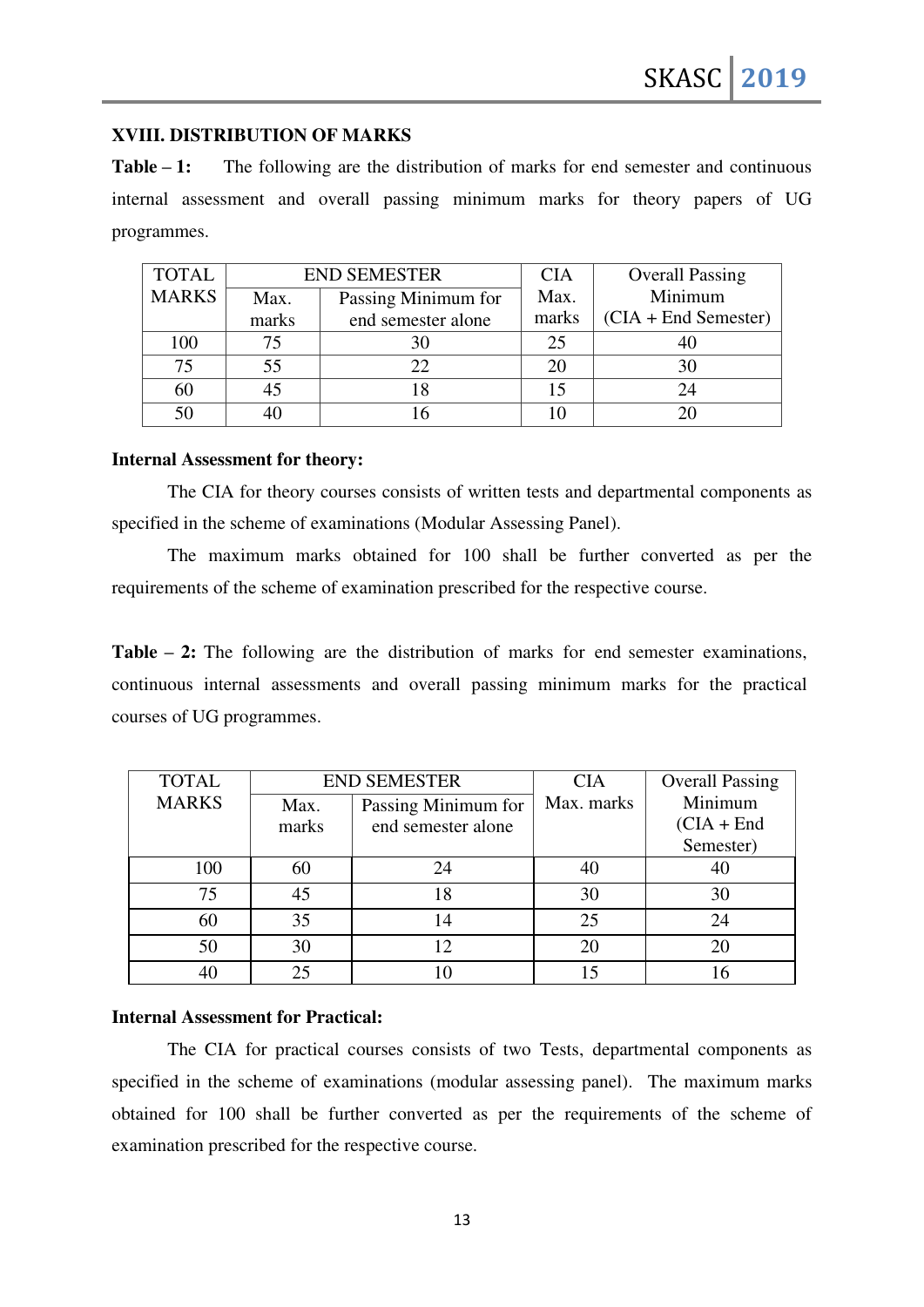SKASC **2019**

**Project:** The Internal Assessment for project shall be distributed as follows, 40% of maximum CIA Marks for first interim presentation, 40% for second interim presentation and 20% for work diary maintenance.

| 2-Interim presentations by the candidate | 20 marks |
|------------------------------------------|----------|
| Work Diary                               | 5 marks  |

The maximum marks obtained for 25 shall be further converted as per the requirements of the scheme of examination prescribed for the respective course.

# **XIX. GRADING**

Once the marks of the CIA and end-semester examinations for each of the course are available, they shall be added. The mark thus obtained shall then be converted to the relevant letter grade, grade point as per the details given below:

|                      |  |  |  |  | Conversion of Marks to Grade Points and Letter Grade (Performance in a |  |
|----------------------|--|--|--|--|------------------------------------------------------------------------|--|
| <b>Course/Paper)</b> |  |  |  |  |                                                                        |  |

| <b>RANGE OF</b><br><b>MARKS</b> | <b>GRADE</b><br><b>POINTS</b> | <b>LETTER</b><br><b>GRADE</b> | <b>DESCRIPTION</b> |
|---------------------------------|-------------------------------|-------------------------------|--------------------|
| 90-100                          | $9.0 - 10.0$                  |                               | Outstanding        |
| 80-89                           | 8.0-8.9                       | D+                            | Excellent          |
| 75-79                           | $7.5 - 7.9$                   | D                             | Distinction        |
| 70-74                           | $7.0 - 7.4$                   | $A+$                          | Very Good          |
| 60-69                           | $6.0 - 6.9$                   | A                             | Good               |
| 50-59                           | 5.0-5.9                       | B                             | Average            |
| 40-49                           | $4.0 - 4.9$                   | $\mathcal{C}_{\mathcal{C}}$   | Satisfactory       |
| $00-39$                         |                               | IΙ                            | Re-appear          |
| <b>ABSENT</b>                   |                               | AAA                           | <b>ABSENT</b>      |

**Grade point average (for a Semester):** 

**Calculation of grade point average semester-wise and part-wise is as follows:** 

GRADE POINT AVERAGE  $[GPA] = \sum i Ci Gi / \sum i Ci$ 

- $Ci = C$  redits earned for programme i in any semester
- $Gi = Grade Point obtained for programme i in any semester$
- $N =$  refers to the semester in which such programmes were credited
- Sum of the multiplication of grade points by the credits of the programmes offered under each part GPA = --------------------------------------------------------------------------------------------------------

Sum of the credits of the programmes under each part in a semester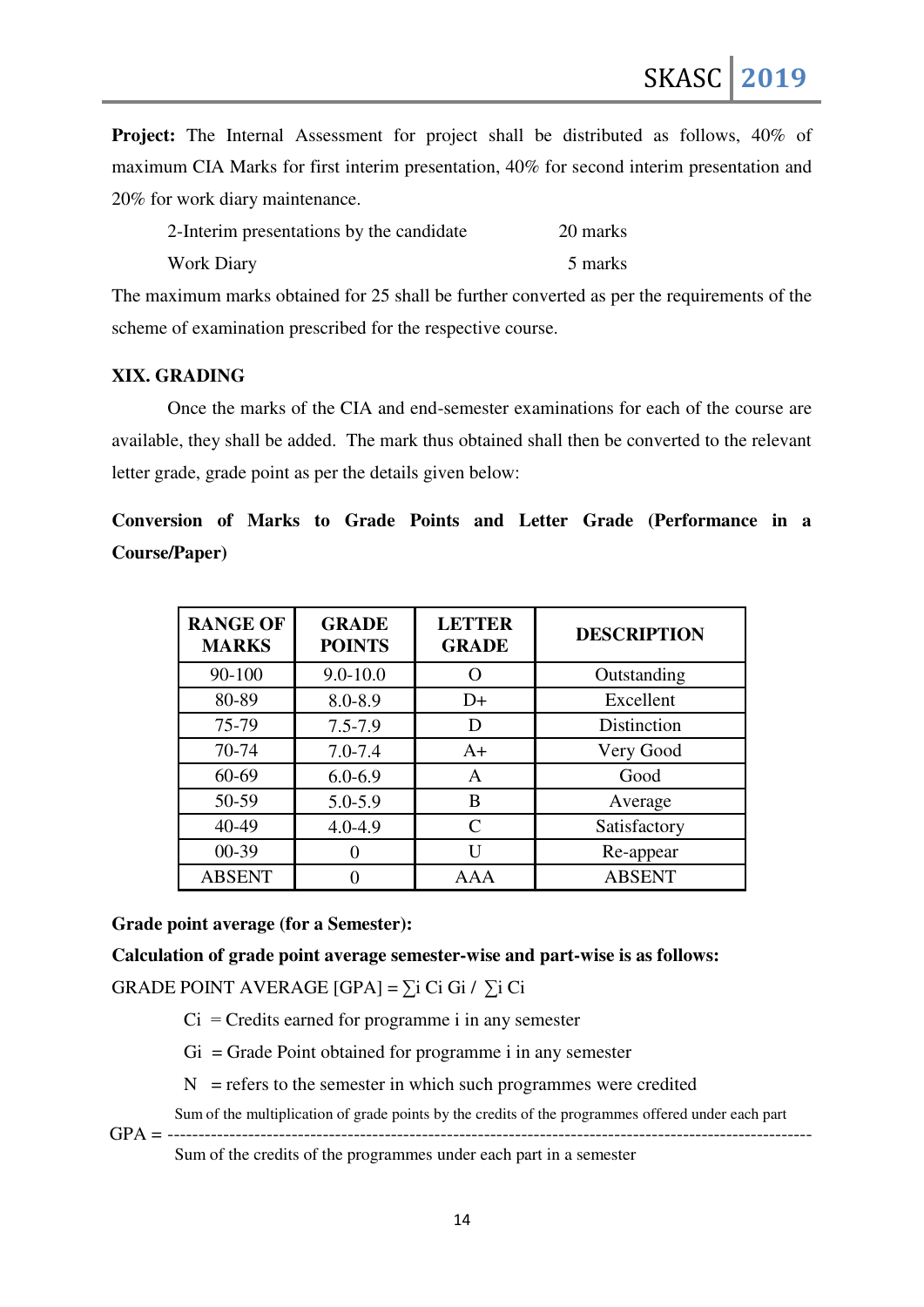# **Calculation of Semester Grade Point Average (for the entire programme):**

# SEMESTER GRADE POINT AVERAGE [SGPA] =  $\sum$  Ci Gi /  $\sum$  Ci

Sum of the multiplication of grade points by the credits of the courses SGPA = -------------------------------------------------------------- Sum of the credits of the courses in a semester

#### **Calculation of Grade Point Average (for the entire programme):**

A candidate who has passed all the examinations under different parts (Part-I to V) is eligible for the following partwise computed final grades based on the range of CGPA. CUMULATIVE GRADE POINT AVERAGE [CGPA] =  $\sum n\sum i$  Cni Gni /  $\sum n\sum i$  Cni

Sum of the multiplication of grade points by the credits of the entire programme under each part

CGPA = ----------------------------------------------------------------------------------

Sum of the credits of the courses of the entire programme under each part

| <b>CGPA</b>                 | <b>GRADE</b>                |
|-----------------------------|-----------------------------|
| $9.5 - 10.0$                | $O+$                        |
| 9.0 and above but below 9.5 | $\Omega$                    |
| 8.5 and above but below 9.0 | $D++$                       |
| 8.0 and above but below 8.5 | $D+$                        |
| 7.5 and above but below 8.0 | D                           |
| 7.0 and above but below 7.5 | $A++$                       |
| 6.5 and above but below 7.0 | $A+$                        |
| 6.0 and above but below 6.5 | $\mathsf{A}$                |
| 5.5 and above but below 6.0 | $B+$                        |
| 5.0 and above but below 5.5 | B                           |
| 4.5 and above but below 5.0 | $C+$                        |
| 4.0 and above but below 4.5 | $\mathcal{C}_{\mathcal{C}}$ |
| 0.0 and above but below 4.0 |                             |

#### **XX. IMPROVEMENT OF MARKS IN THE SUBJECTS ALREADY PASSED**

Candidates desirous of improving the marks awarded in a passed course in their first attempt shall reappear once within a period of subsequent two semesters. The improved marks shall be considered for classification but not for ranking. When there is no improvement, there shall not be any change in the original marks already awarded.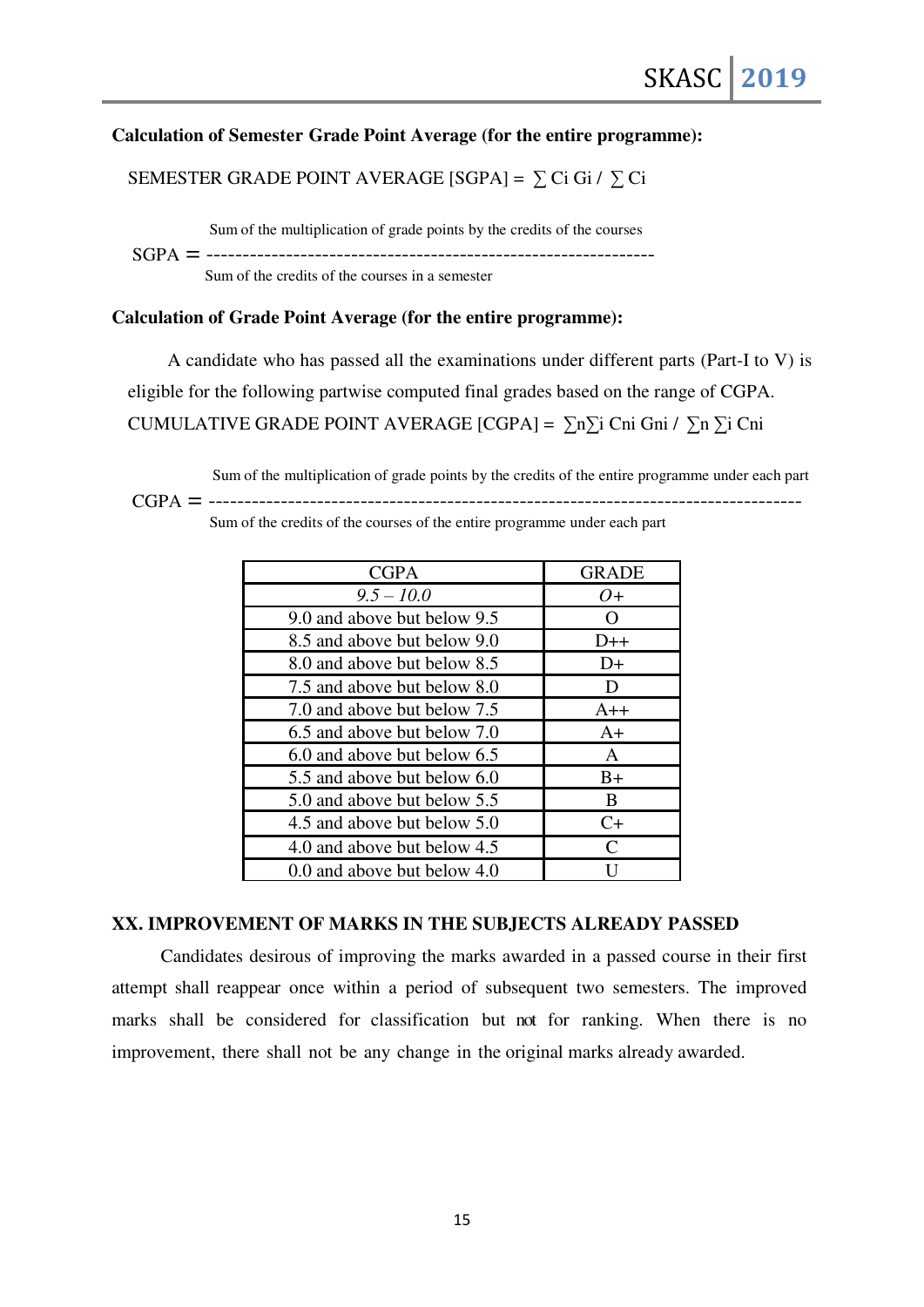# **XXI. ADDITIONAL CREDITS**

 A student who desires to earn additional credits (over and above credits prescribed by the programme) can opt for any core course offered by any Department for UG programmes. He / She can appear for the examination for odd semester paper in the even semester and even semester paper in the odd semester.

 The courses will be self study and there is no continuous internal assessment for the courses. However, the marks scored by him / her will be converted for 100 marks and will appear in the semester mark sheet as additional credits.

# **XXII. ADDITIONAL CREDITS FOR ONLINE CERTIFICATE COURSES**

 Additional credits will be awarded on completion of online certificate offered by MOOC. On completion of each MOOC (Massive Open Online Courses), 3 additional credits will be awarded.

#### **XXII. CLASSIFICATION OF SUCCESSFUL CANDIDATES**

 A candidate who passes all the examinations in Part I to Part V securing following CGPA and Grades shall be declared as follows for Part I or Part II or Part III:

| <b>CGPA</b>                 | <b>GRADE</b> | <b>CLASSIFICATION OF</b><br><b>FINAL RESULT</b> |  |
|-----------------------------|--------------|-------------------------------------------------|--|
| $9.5 - 10.0$                | $O+$         |                                                 |  |
| 9.0 and above but below 9.5 | $\Omega$     | First Class – Exemplary $*$                     |  |
| 8.5 and above but below 9.0 | $D++$        |                                                 |  |
| 8.0 and above but below 8.5 | $D+$         | First Class with<br>Distinction*                |  |
| 7.5 and above but below 8.0 | D            |                                                 |  |
| 7.0 and above but below 7.5 | $A++$        | <b>First Class</b>                              |  |
| 6.5 and above but below 7.0 | $A+$         |                                                 |  |
| 6.0 and above but below 6.5 | A            |                                                 |  |
| 5.5 and above but below 6.0 | $B+$         | <b>Second Class</b>                             |  |
| 5.0 and above but below 5.5 | B            |                                                 |  |
| 4.5 and above but below 5.0 | $C+$         | Third Class                                     |  |
| 4.0 and above but below 4.5 |              |                                                 |  |

a. A candidate who has passed all the Core courses examination in the first appearance within the prescribed duration of the UG programmes and secured a CGPA of 9 to 10 and equivalent grades "O" or "O+" in Discipline specific Core, Discipline specific Elective, Generic Elective and Skilled Enhancement courses shall be placed in the category of **"First Class – Exemplary".**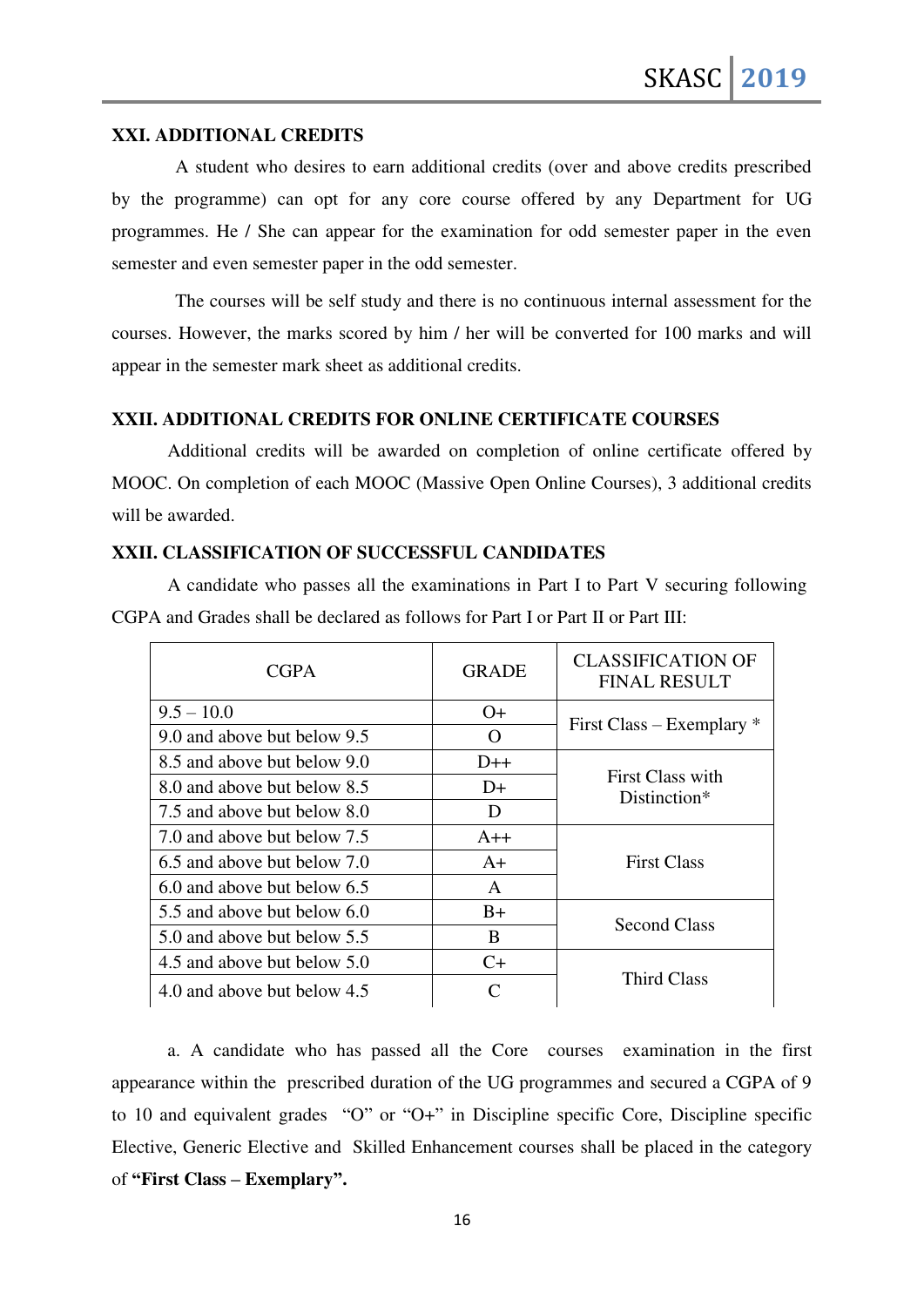b. A candidate who has passed all the Part-III courses examination in the first appearance within the prescribed duration of the UG programmes and secured a CGPA of 7.5 to 9 and equivalent grades "D" or "D+" or "D++" Discipline specific Core, Discipline specific Elective, Generic Elective and Skilled Enhancement courses shall be placed in the category of **"First Class with Distinction".** 

c. A candidate who has passed all the Discipline specific Core, Discipline specific Elective, Generic Elective and Skilled Enhancement courses and AEEC courses examination of the UG programmes and secured a CGPA of 6 to 7.5 and equivalent grades "A" or "A+" or "A++" shall be declared to have passed that parts in **"First Class".** 

d. A candidate who has passed all the Discipline specific Core, Discipline specific Elective, Generic Elective and Skilled Enhancement courses and AEEC courses examination of the UG programmes and secured a CGPA of 5.0 to 6 and equivalent grades "B" or "B+" shall be declared to have passed that parts in **"Second Class".** 

e. A candidate who has passed all the Discipline specific Core, Discipline specific Elective, Generic Elective and Skilled Enhancement courses and AEEC courses examination of the UG programmes and secured a CGPA of 4.0 to 5 and equivalent grades "C" or "C+" shall be declared to have passed that parts in "**Third Class".**

f. There shall be no classifications of final results; therefore, award of class for Part IV and Part V, however, those parts shall be awarded with final grades in the end semester statements of marks and in the consolidated statement of marks.

#### **XXIII. CONFERMENT OF THE DEGREE**

No candidate shall be eligible for conferment of the Degree unless he / she

i. Has undergone the prescribed programme of study for a period of not less than six semesters or has been exempted from in the manner prescribed and has passed the examinations as have been prescribed therefore.

ii. Has completed all the components prescribed under Part I to Part V in the CBCS pattern to earn 140 credits.

iii. Has successfully completed the prescribed Field Work/Institutional Training/Extension Activities as evidenced by certificate issued by the Heads of the Departments.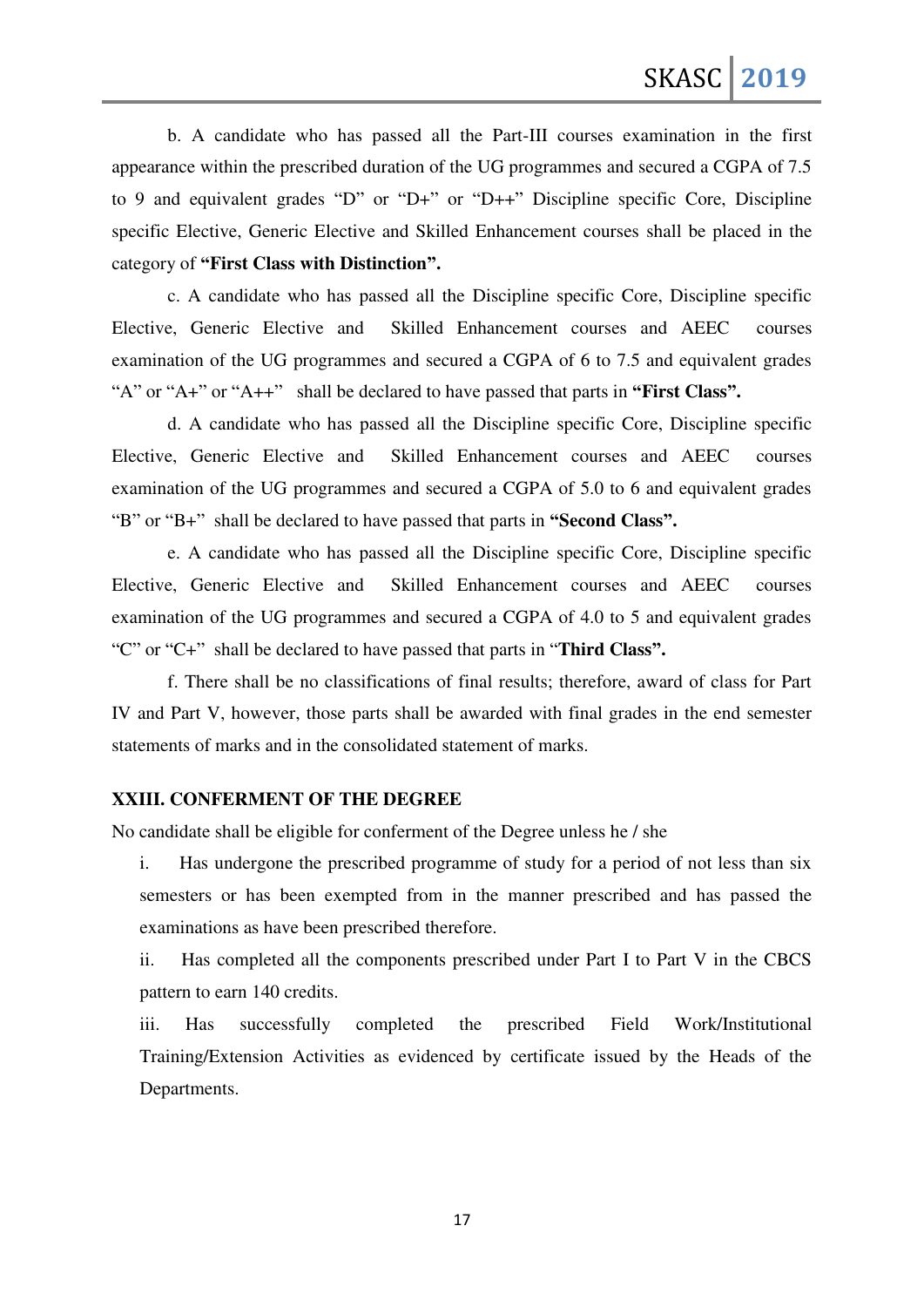#### **XXIV. RANKING**

A candidate who qualifies for the UG degree programme passing all the examinations in the first attempt, within the minimum period prescribed for the course of study from the date of admission to the programme and secures I or II class shall be eligible for ranking. The improved marks shall not be taken into consideration for ranking.

# **XXV. QUESTION PAPER PATTERN**

The following question paper patterns shall be followed for CBCS pattern syllabi for the candidates admitted from the academic year 2011-12 wherever applicable otherwise provided in syllabi itself.

The General Awareness paper have multiple choice questions (with four options) to be evaluated. For other courses in UG programmes namely, Environmental Studies, Human Rights, Women's Rights, Yoga for Human Excellence, Indian Culture and Heritage, Introduction to Cyber Security, Consumer Protection , Waste management and Constitution of India, the question paper pattern shall be 5 out of 8. For Self-study papers, the question paper pattern shall be 5 out of 8.

Maximum 75 Marks – wherever applicable

Section A: Multiple choice questions with four options,  $[10*1=10]$ ; 10 questions – 2 each from every unit.

Section B: Short answer questions of either / or type,  $[5*5=25]$ ; 5 questions – 1 each from every unit.

Section C: Essay-type questions of either / or type,  $[5*8=40]$ ; 5 questions – 1 each from every unit.

Maximum 60 Marks – wherever applicable

Section A: Multiple choice questions with four options,  $[10*1=10]$ ; 10 questions – 2 each from every unit.

Section B: Short answer questions of either / or type,  $[5*4=20]$ ; 5 questions – 1 each from every unit.

Section C: Essay-type questions of either / or type,  $[5*6=30]$ ; 5 questions – 1 each from every unit.

Maximum 55 Marks – wherever applicable

Section A: Multiple choice questions with four options,  $[10*1=10]$ ; 10 questions – 2 each from every unit.

Section B: Short answer questions of either / or type,  $[5*3=15]$ ; 5 questions – 1 each from every unit.

Section C: Essay-type questions of either / or type,  $[5*6=30]$ ; 5 questions – 1 each from every unit.